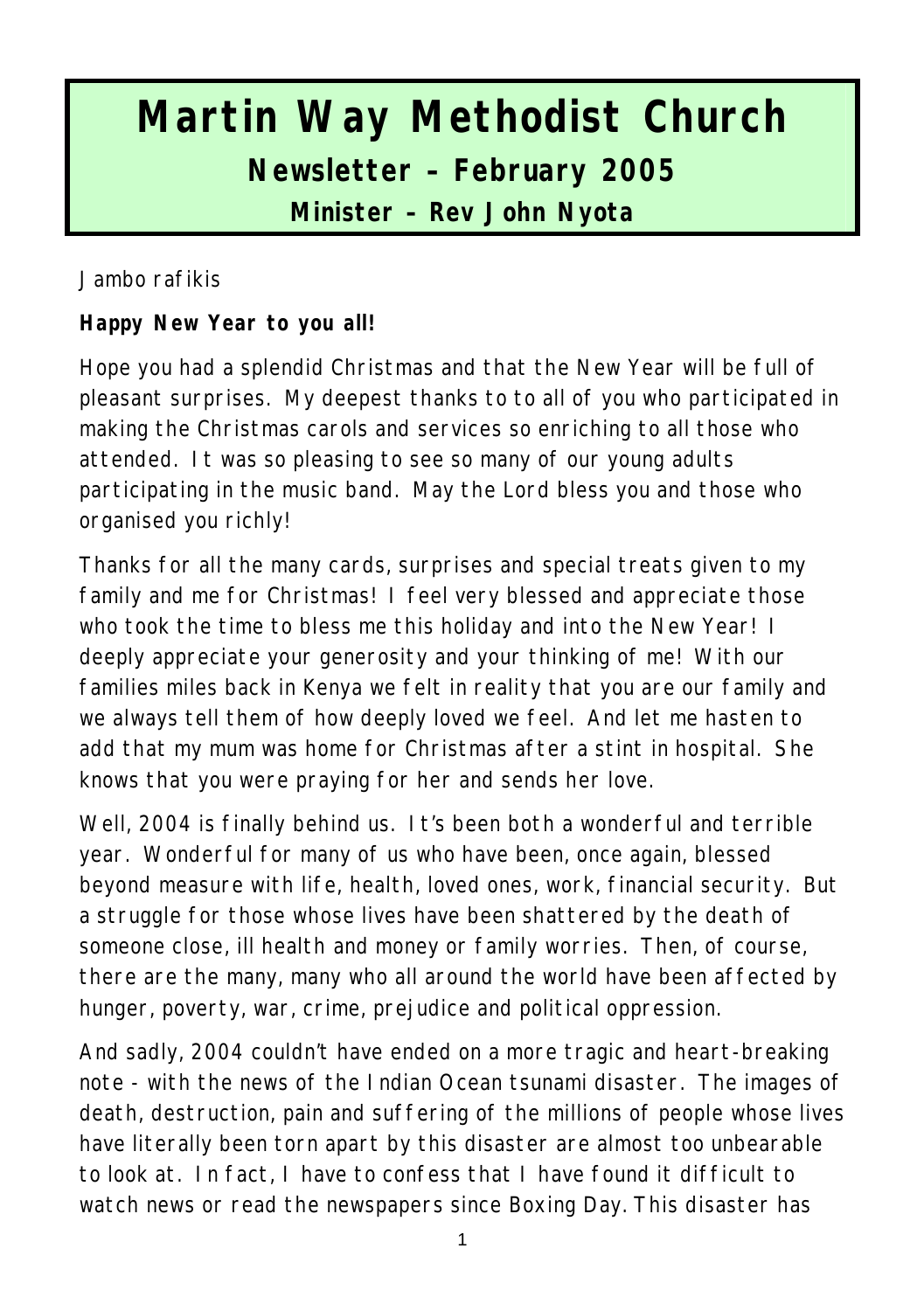left us, as Christians, with a lot of questions "Where was God when the tidal wave struck? How can a loving God allow such things to happen?" or perhaps more simply " Why do things like this happen?". Don't think that your faith is failing you. We are entitled to ask these questions at a moment like this.

Friends, we can say - as did the Archbishop of Canterbury - that God was there when the tidal wave struck, that God was drowned, that God was running for fear and life, God put His arm (through another human being) around a loved one or stranger at the moment of death, God is a widow or orphan, God is waiting for news of a loved one, God is there picking up the pieces, God is working in the bodies of the injured repairing the damaged flesh, mind and spirit, God is praying, God is donating and helping ... that's where I believe God was when the wave struck and is now as life must go on.

God invites us to be a people of hope. Seeing God at the very heart of us and all that there is, knowing that God is at work among us - healing and restoring; sensing God's love at all times - in the midst of heartbreak as well as in the mountaintop experiences. And there is a lesson in the enormous generosity shown by our church and the entire nation towards this disaster - the overwhelming ability of man to rebuild overcomes nature's ability to destroy. May we use this strength in participating in the "Make Poverty History" campaign already begun by Christian Aid, for an equal number die in Africa weekly due to poverty.

May you be blessed with a new year that is filled with the life and love of God's Presence.

*John*

#### **QUOTE - UNQUOTE**

[For Candlemas 2 February]

Our bright shining candles are a sign of the divine splendour of the one who comes to expel the dark shadows of evil and to make the whole universe radiant with the brilliance of his eternal light.

*Sophronius of Jerusalem 7th century.*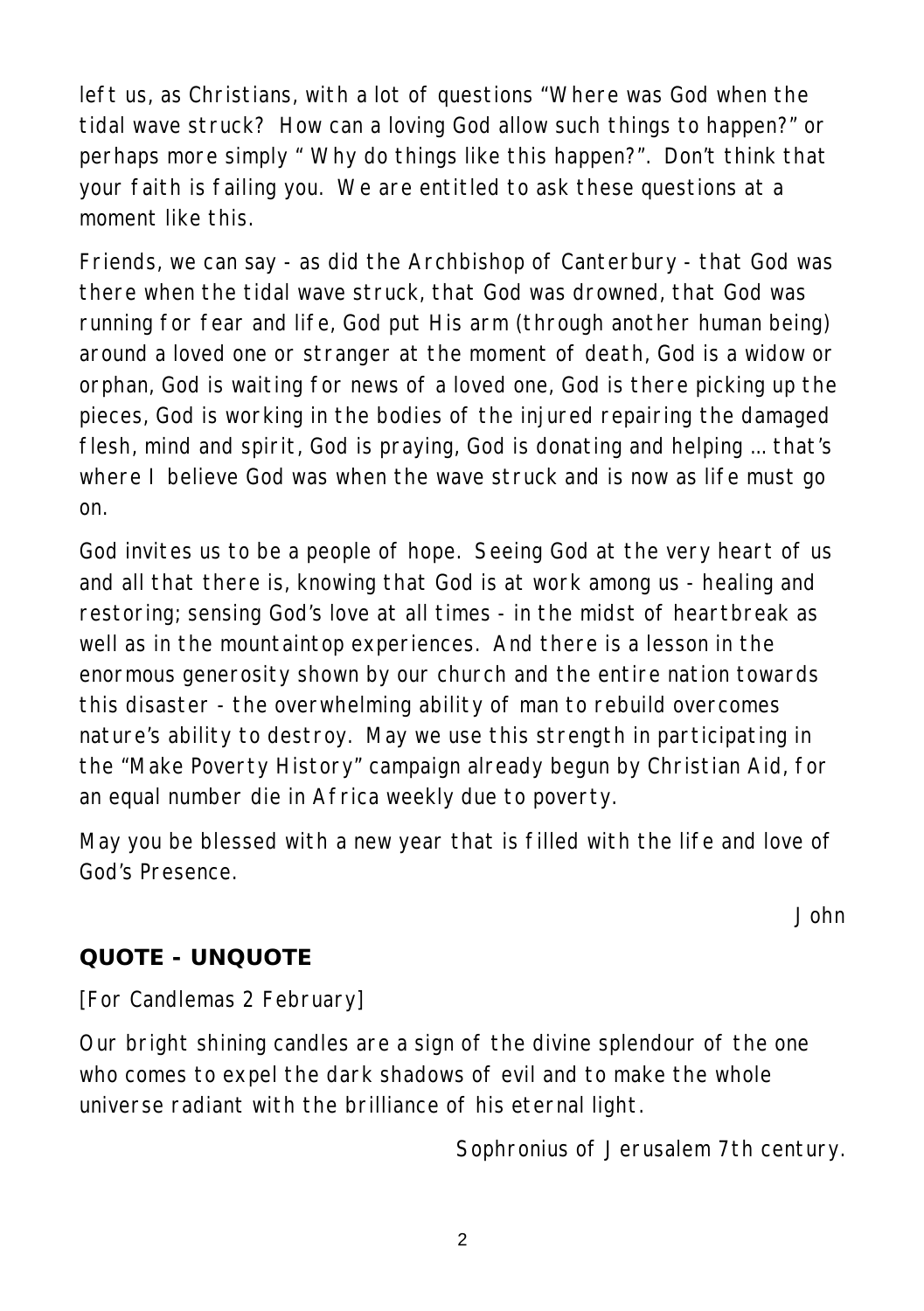#### **THOUGHT FOR THE MONTH - FEBRUARY**

February is my birthday month. If God gives me another two years I shall become an octogenarian and be entitled to another 5p or so a week on my pension.

Birthdays come and birthdays go, but isn't it strange, however old we are we still feel young inside. I came across a thought which suggested that when we die the youngster inside us will burst into new life.

I don't feel old inside, but my body reminds me that it is not as young as it used to be. I'm getting to the stage when I'm made up of more spare parts than me - one artificial hip and another to come before long, a pacemaker, two new cataracts, glasses, false teeth and two hearing aids, quite a collection!

We should think in terms of GROWING old rather than of GETTING old. because growing conveys the idea of developing, maturing, flourishing. One of our main fears when we pass our allotted span of three score years and ten is that of becoming senile and dependent on others. I readily echo the prayer of John Wesley -

*"Lord let me not live to be useless"*

Remember, too, the words found in 1 Samuel Chapter 16 verse 7 -

*"The Lord does not look at the things man looks at. Man looks at the outward appearance, but the Lord looks at the heart"*

It is the REAL you that is important to God, however old or however young you may be. Have a happy birthday when yours comes around and, don't forget, GROW older rather than GET older. One final thought -

What you ARE is God's gift to you. What you BECOME is your gift to God.

*Bill Cox*

If you woke up this morning with more health than illness, you are more blessed than the million or more people who won't survive the week.

If you have food in your refrigerator, clothes on your back, a roof over your head and a place to sleep, you are richer than 75% of this world.

If you have money in the bank, in your wallet or purse, and spare change in a dish somewhere, you are among the top 8% of the world's wealthy.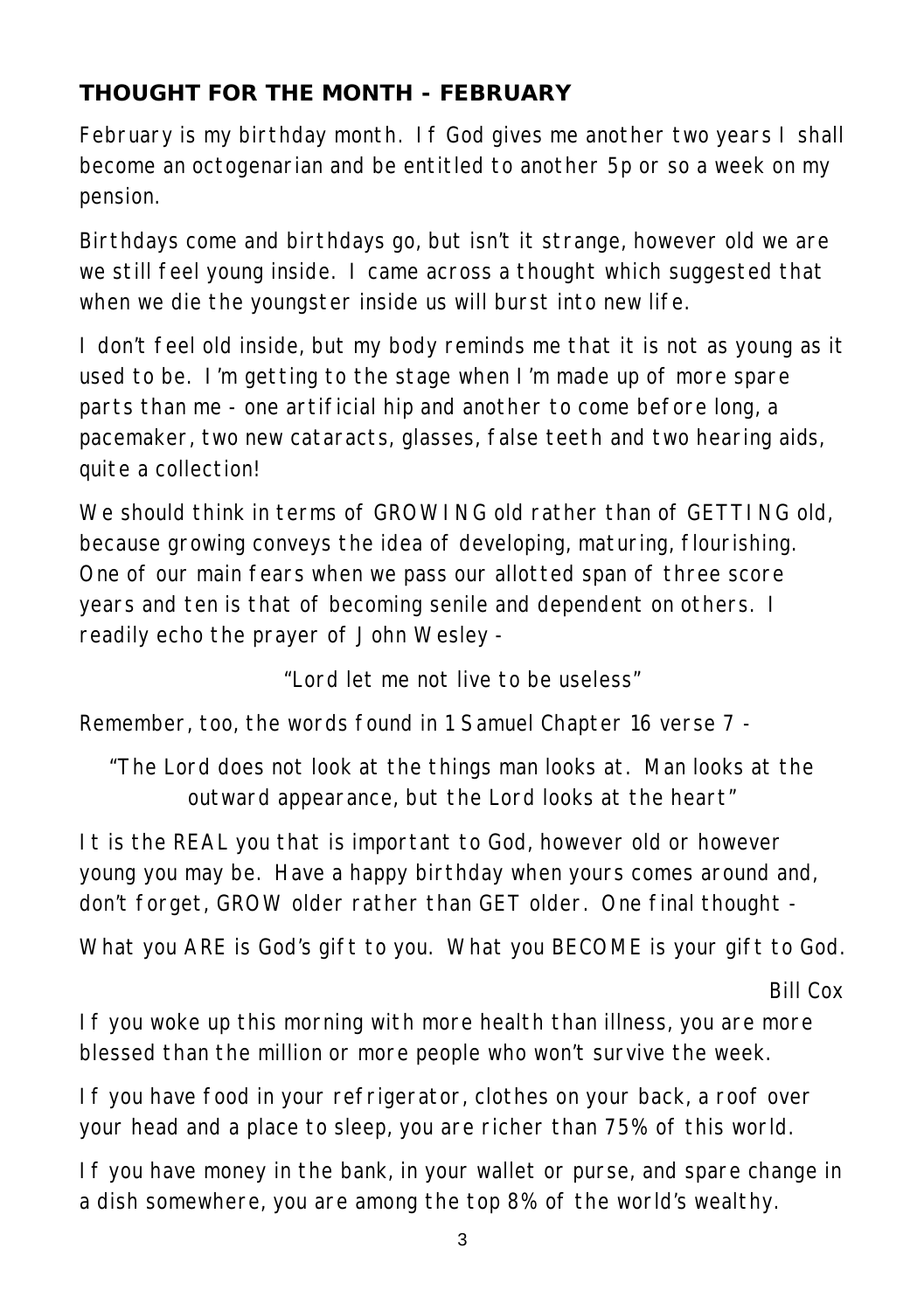If you can read this, you are more blessed than over two billion people in the world who cannot read anything at all.

You are blessed in so many, many ways .... need I say more?

## **BIBLELANDS - 150 YEARS OF HEALING AND HOPE**

As most of you know Mary and I have been involved with BibleLands since 1988 when with others from Martin Way we visited the Holy Land. It was a special time for us and ever since then we have been involved in supporting the work of BibleLands in one way or another, mainly by hopefully giving pleasure to many through talks or film presentations. So what a thrill it was for us when we were invited last October to join in the week of celebrations for their 150 years work..

For us it started on Tuesday 5 October when we attended a dinner in a large ancient barn out in the wilds of Buckinghamshire. The Trustees and many staff and friends were present. At the end of each course the staff moved to another table, so that we met many people. They included Bishop Riah of Jerusalem, Suad Yunnan Director of the Helen Keller Centre, Derek Thompson Chief Executive of Nazareth Hospital, Bishop Mainsel of Egypt, Riaf Shwarji Director of Al Kafat in Beirut and Ssvan Balabarien Educational Coordinator for Armenians in Lebanon. And many others , most of whom we have met over the years.

The following day saw us at head office in High Wycombe to collect Mrs Sevan Balabarien who was to stay with us. What a treat for us and it was her first visit to the UK. So a round about trip home via Windsor Castle and Wisley.. The evening was one of great happiness. We'd invited our friends Suki Tchilingirian and his wife Wendy from St. Martin's he having been born in Jerusalem but of Armenian heritage. What a treat for these two folk to meet, going back in their history to forebears living in the same or nearby villages. It was an emotionally charged wonderful evening.

Saturday 9 October was the climax to the week of celebration and for us it started at 9am at the Friends' Meeting House Euston Road where I was a steward for the day. It was followed by a Service of thanksgiving led by Rev. Baroness Kathleen Buchanan with prayers by our two guest bishops. Then at 3.30 there were two seminars given on the Holy Land, Lebanon and Egypt when we were told of the good news, the worries and how many see the future for the area After an evening meal there was a concert in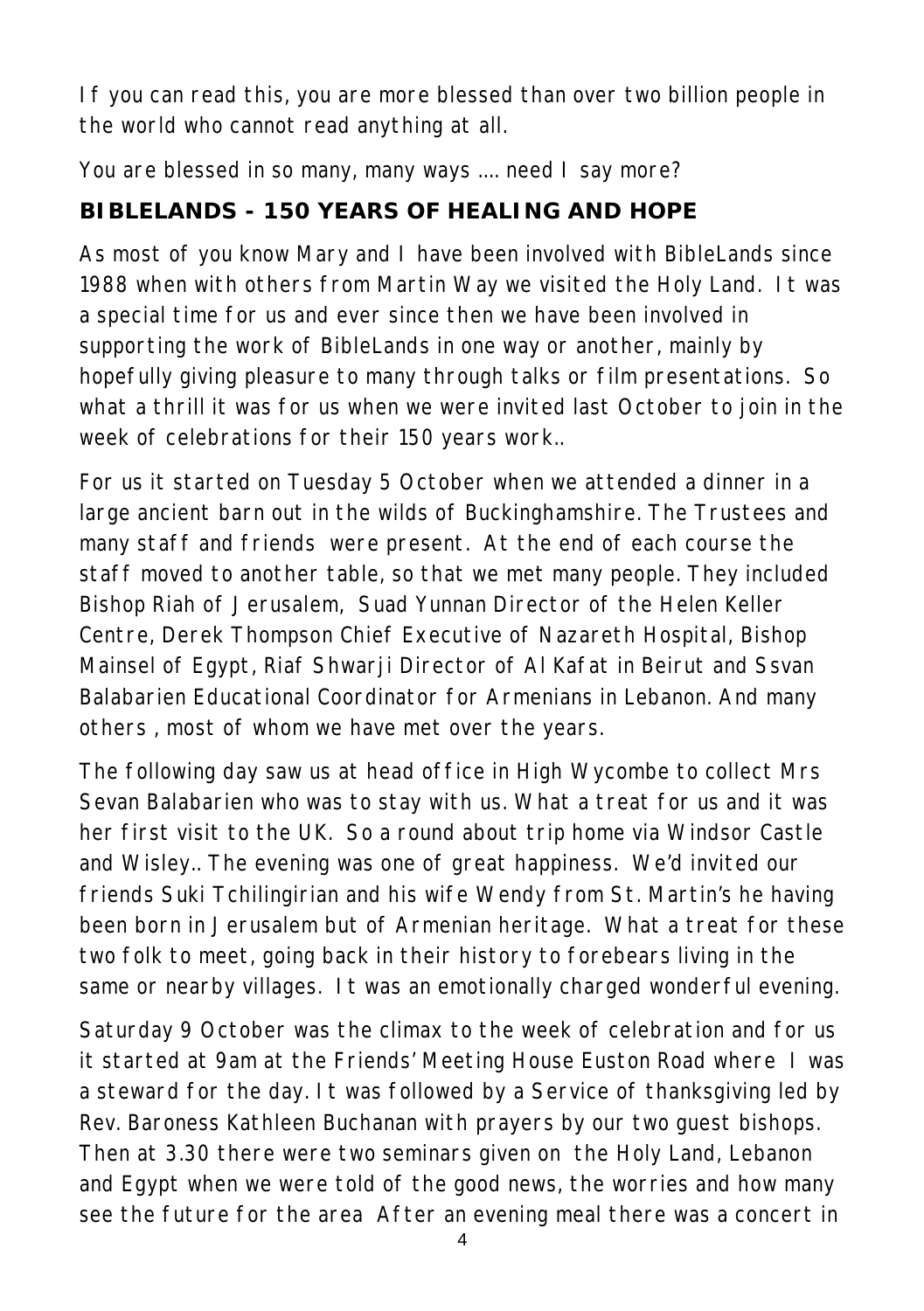the Grand Hall presented by Diane Louis of Jordan (Songs of Praise fame) and what a bubbly person she was; Garth Hewitt singer and song writer director of the Amos Trust and a singing group "Nite for a child"

I think the most important message we received that week was a massive thank you from those of the Lebanon, Palestine/Israel and Egypt for your continued prayers for those countries and for the financial help to the disabled poor, young and old. So this now gives Mary and I room to say Thank You for the support you've given us over these years helping those less fortunate

*Mary and Derek Heaton*

#### **QUOTES FROM OUR ARCHIVES - FEBRUARY**

**17 February 1932** Martin Way Sites Committee (at Merton Road): a plot of land in Green Lane, belonging to Merton Borough Council should be purchased if suitable terms could be arranged.... £8-10s per foot inclusive of road charges

**7 February 1934** Tender from Messrs Somerford and Sons accepted. London Mission and Executive Fund Committee approved and promised 10% on the building outlay

**7 February 1938** 13th Morden Group Scouts: the section is hit very badly by the homework bugbear which greatly reduces the average attendance at parades

**10 February 1939** It was agreed that tenders be obtained for fixing rails in all rooms to prevent damage by chairs

**28 February 1940** Mr Norton proposed and Mr Bellwood seconded that in the event of the war continuing until the autumn, the main hall and Primary room should be "blacked out"

**16 February 1941** Ladies Social and Working Party: this meeting had been extremely busy. To the end of December over 600 garments had been sent to the forces and evacuated children.

An open air meeting was being held on Good Friday when we would combine with St. Saviour, St. James, Holy Cross and Merton Park Baptists. This would take the form of a procession ending on Cannon Hill Common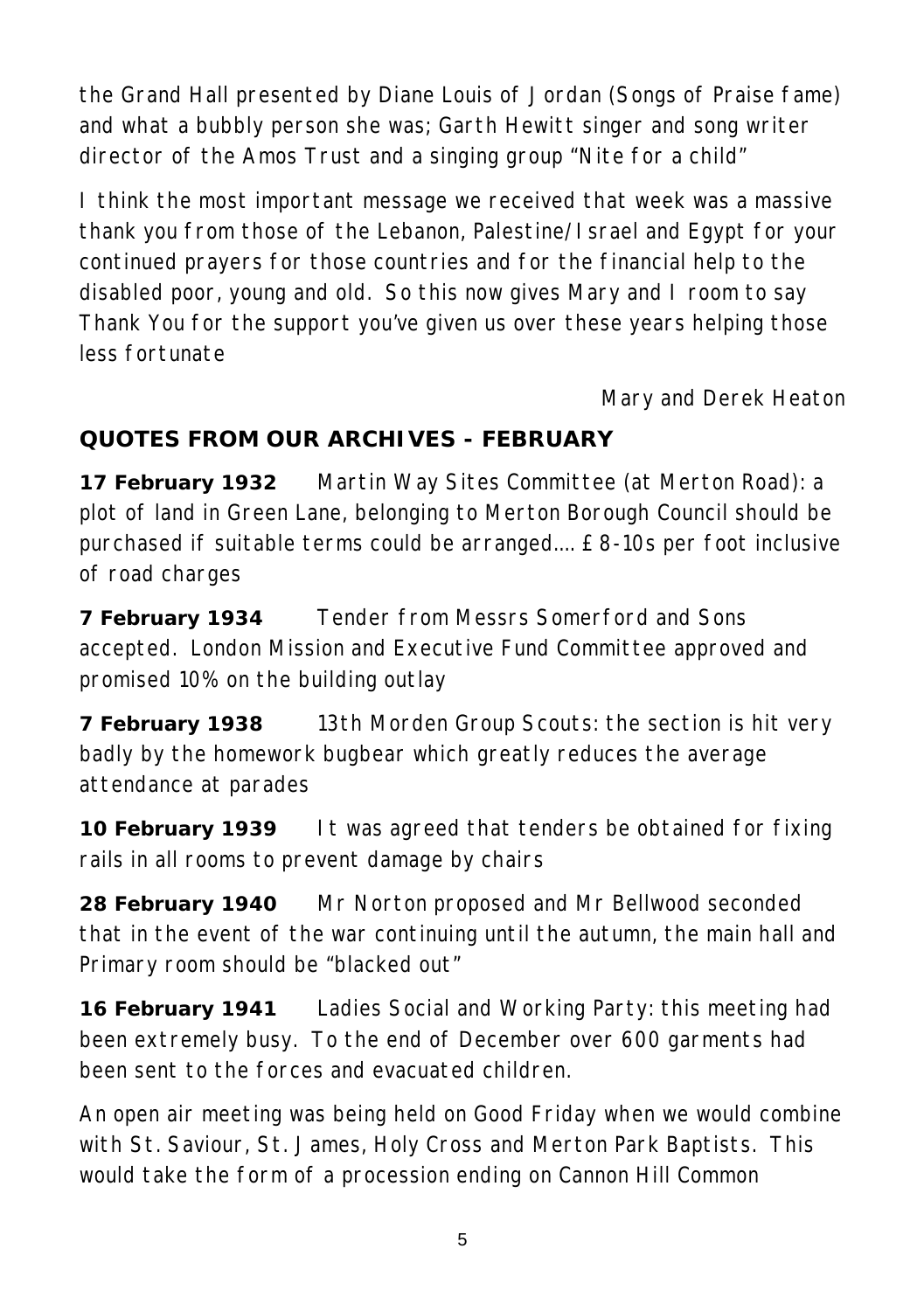**23 February 1941** The local residents in conjunction with the ARP wardens, were including the church premises in their scheme. Mr Denton the warden, holds a key to facilitate entry in case of need... It was proposed that "we purchase a stirrup pump and sandbags"

**19 February 1959** Annual Society Meeting: Wives Group: the group meet at the manse on alternate Fridays. The total membership is 22 and there is an average attendance of 12 ... Mr Tagg suggested a letter should be circulated to encourage members of the congregation to join the envelope scheme. The superintendent reminded the meeting of the refund of income tax scheme.

**28 February 1962** The congregation of St. James will join with us when the Bishop of Southwark preaches at our anniversary service in May

#### **KITE FLYING**

From Lahore to Karachi and Delhi to Madras, the Indian subcontinent is buzzing with expectancy and excitement as people clamber on to their rooftops and litter open spaces, all locked in combat: this is the ancient art of kite warfare. The Guddi (Doll), the Muchar (Mosquito) and the Pari (Fairy) bob and weave, dip and dive to avoid enemy sorties as their specially sharpened strings (dur) cut and pluck an opponent out of the sky to the victory war cry of "Bo Kutta".

The Hindu festival of Basant is here again, the air is filled with sounds of music and dancing, along with thousands of yellow mustard-seed flowers, which blow in on the warmer winds at this time of the year. People young and old dress in yellow too, as they celebrate that spring is on the way.

"The wind blows wherever it pleases. You hear its sound, but you cannot tell where it comes from or where it is going.. So it is with everyone born of the Spirit." (John ch3: v8)

The Lord himself blows into our lives by his Holy Spirit. Yet we may feel we're bobbing and weaving, ducking and diving as we duel with the pressures of day-to-day life, school, friends and family, which threaten to cut us down.

But there's no need to worry-With God at the strings of your life, catch the thermal and let it carry you.

*© Church Mission Society*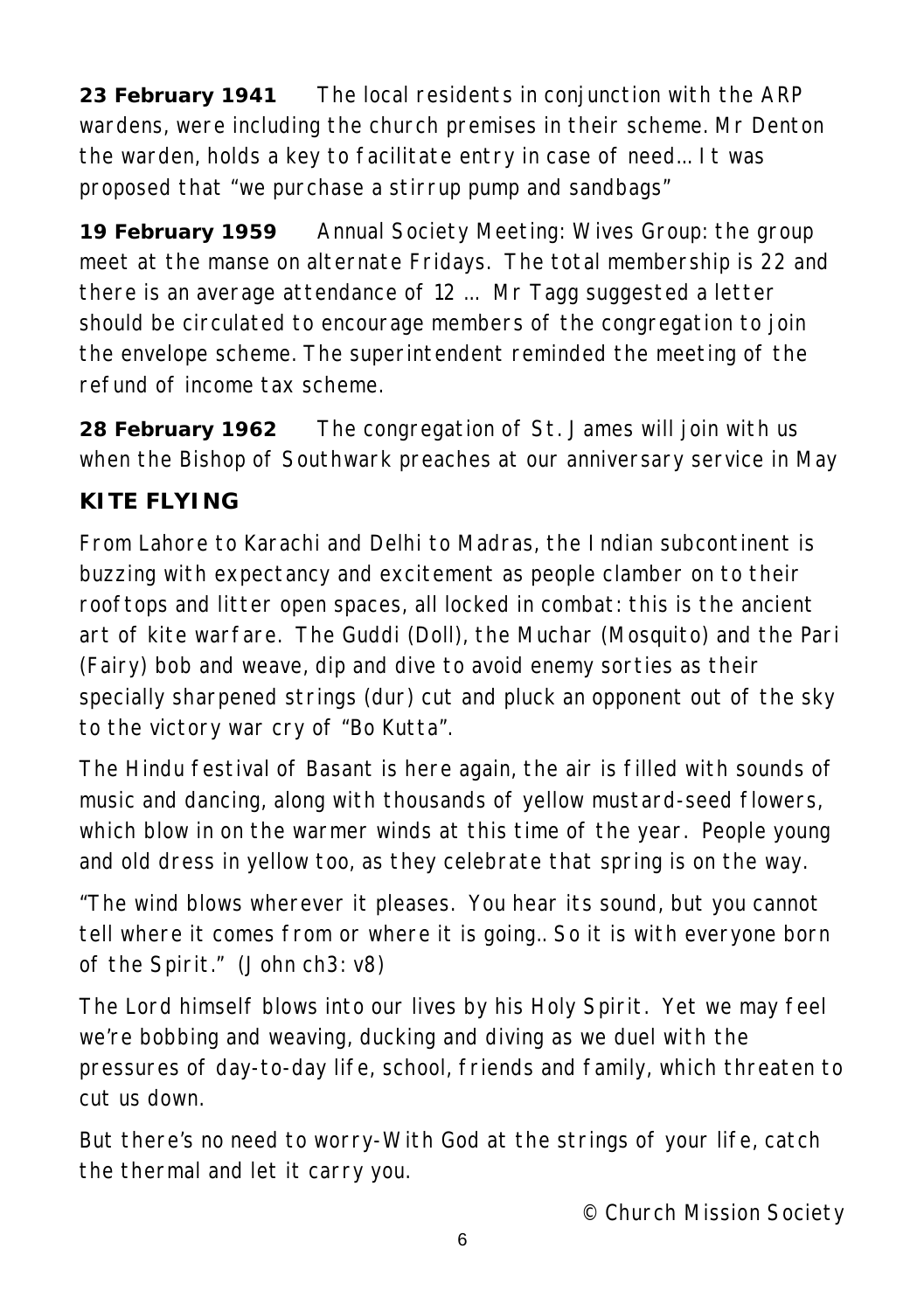# **AIDS**

The life expectancy of Rwandese people which was 58 before the 1994 genocide has dropped to 44 years and is expected to drop even further because of the HIV/AID pandemic and general poverty. HIV/AIDS prevalence is 14% in the rural areas and 16% in the towns. It is estimated that 400,000 children have lost one or both parents to AIDS. Nearly one million will be orphaned as a result of HIV/AIDS in the next 4 years.

#### **TSUNAMI APPEAL**

At the time of going to press the amount collected for the appeal by Martin Way church is £725

## **SNOW WHITE AND THE SEVEN DWARVE BROTHERS**

Have you booked yet? Performances on Thursday, Friday and Saturday 17-19 February all at 7.30pm. You know how good the previous pantomimes have been, so don't risk missing this one!.. Get your tickets now.

#### **DATE FOR YOUR DIARY**

Monday 14 March: Women's Network Event: District Day at Redhill: Elaine Turner, President, will be the speaker on the theme "Building Bridges". Details from Joyce Plant.

#### **WHAT USE IS A USED STAMP?**

Answer - a great deal of help! Save your British stamps for Bill Cox who needs them for Hearing Dogs for Deaf People and your foreign stamps will always be welcomed by Derek and Mary Heaton for BibleLands.

#### **WOMEN'S WORLD DAY OF PRAYER 4 March**

Everyone (gentlemen as well as ladies and children) is warmly invited to attend any of this year's services on Friday 4 March. The services have been compiled by the women of Poland and have as their theme "Let our Light Shine".

The morning service will be held at 10.30 am at Raynes Park Methodist Church, when the speaker will be Rob Frost. The evening service is at 8 pm at Merton Park Baptist church.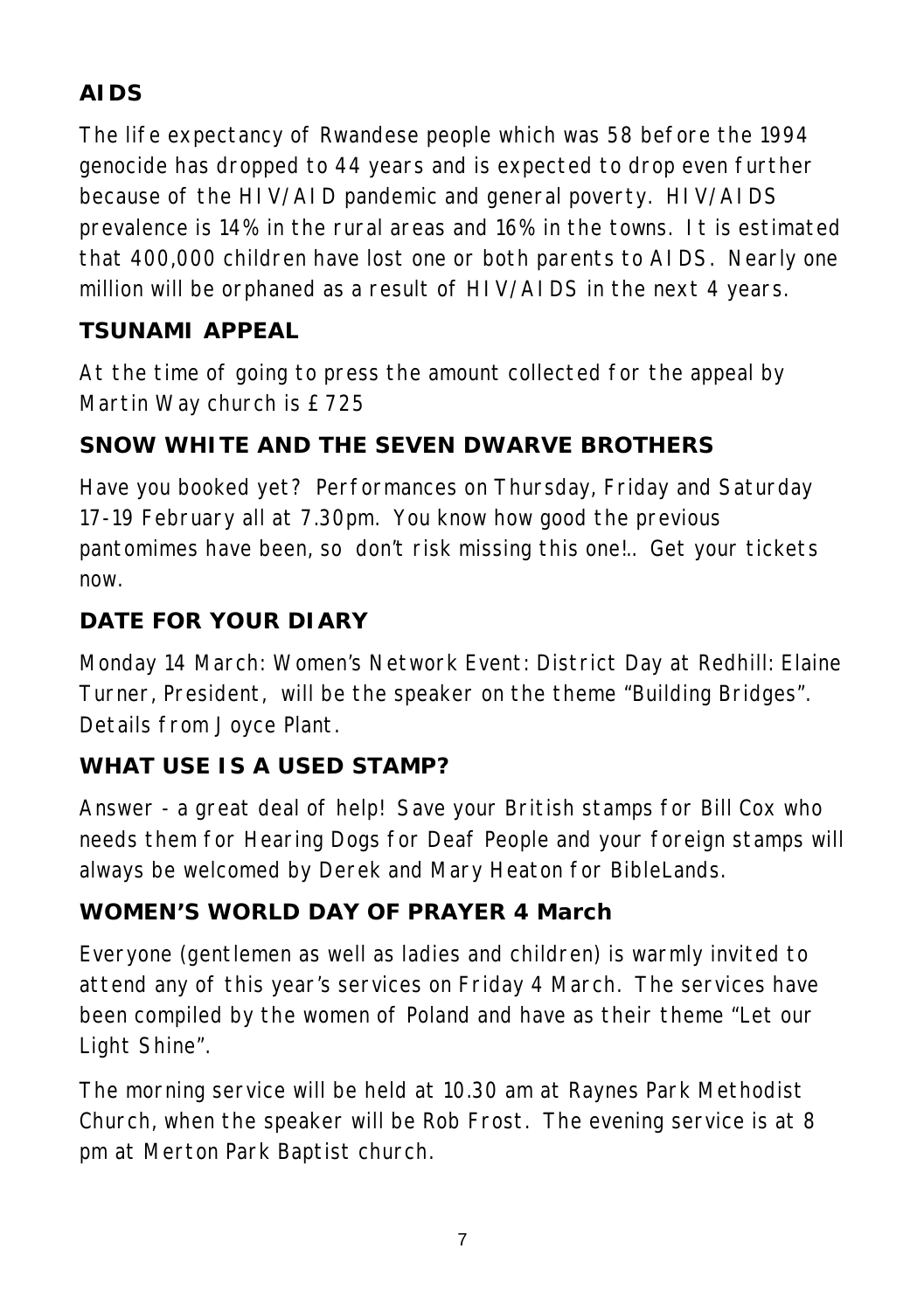#### **MIDWAYS 2004**

We have had a very successful beginning to our year raising £136.81 for the Baby Simba Project at our October Coffee Morning and sending 19 boxes for the Samaritan's Purse Operation Christmas Child. A new departure this year, prompted by Pauline Riley, was that at our Christmas Meal instead of bringing a gift for £1.50 to be put in a sack and then everyone taking a gift home, we donated £1.50 for Good Gifts. We raised £37 and were able to buy a bike for a midwife helping mums and babies in Ethiopia (via the Good Gifts catalogue) and a stethoscope to help a local health worker in rural Cambodia diagnose problems such as TB (via Christian Aid).

We meet fortnightly at 7.45pm in the Coffee Lounge on a Wednesday, have a varied programme and welcome anyone to join us.

*Maralyn Loft*